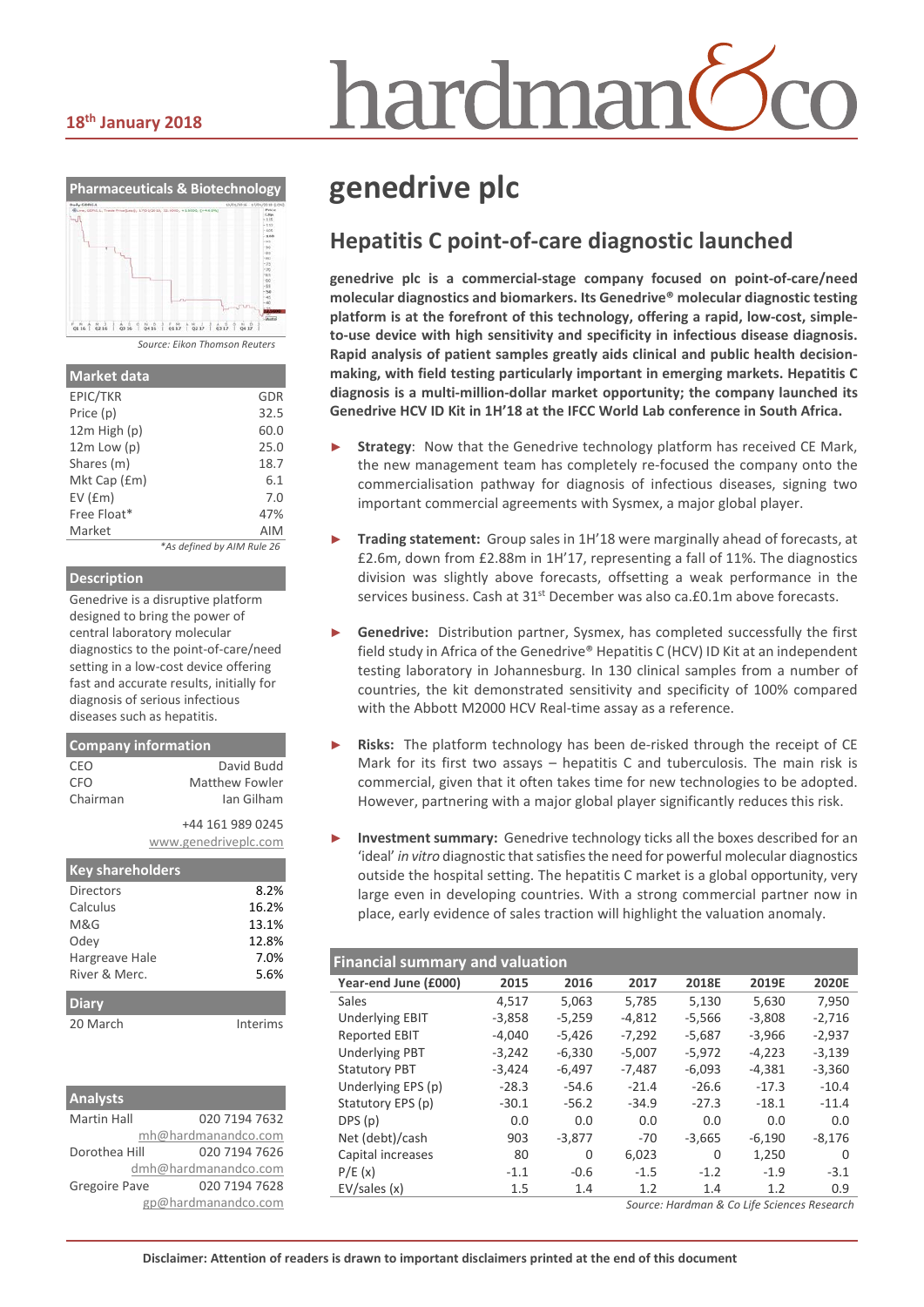# **1H'18 trading statement**

genedrive plc has released a trading update to the market covering the first half sales (July to December 2017) for fiscal 2018. The full interim statement is expected to be will be released on the 20<sup>th</sup> March 2018.

#### **Key headlines**

- ► **Sales:** Group sales in 1H'18 were marginally ahead of forecasts, at £2.6m, down from £2.88m in 1H'17, representing a fall of 11%.
- Genedrive: The vast majority of diagnostics sales were derived from the US Department of Defense (DOD) project. Sales were well above expectations at £1.3m (£1.24m) representing underlying growth of about 6%.
- ► **Services:** There was a shortfall in the services business compared with forecasts, with sales down 22% at £1.3m (£1.65m). The reason for this was two-fold: first, the performance in 1H'17 was exceptionally strong; secondly, business activity has been affected by the division having a 'For Sale' sign over it for the past year.
- **Cash:** The period-end position was slightly stronger (+£0.1m) than forecast at £4.6m (£5.13m at 30<sup>th</sup> June 2017), benefiting from the receipt of a £1.2m R&D tax credit during the period.

| <b>GDR 1H'18 - actual vs expectations</b> |        |        |        |          |              |  |  |
|-------------------------------------------|--------|--------|--------|----------|--------------|--|--|
| Half-year                                 | 1H'17  | 1H'18  | Growth | 1H'18    | <b>Delta</b> |  |  |
| (f <sub>Em</sub> )                        | actual | actual | %      | forecast | Δ            |  |  |
| Diagnostics                               | 1.24   | 1.3    | $+6%$  | 1.1      | $+0.2$       |  |  |
| Services                                  | 1.65   | 1.3    | $-22%$ | 1.4      | $-0.1$       |  |  |
| Group sales                               | 2.88   | 2.6    | $-11%$ | 2.5      | $+0.1$       |  |  |
| Cash balance                              | 5.7    | 4.6    | nm     | 4.5      | $+0.1$       |  |  |

*Source: genedrive plc, Hardman & Co Life Sciences Research*

#### **Sales**

#### *Diagnostics business*

The diagnostics business, which includes the biodefence development programme with the US DoD, made sales of £1.3m in the half year, which was about £0.2m above forecasts. This was due to the receipt of earlier-than-expected product order for the DoD collaboration, which had been expected to come in during 2H'18. However, given that this successful programme is coming to its close, this benefit is likely to reverse during 2H'18 such that our full-year forecast remains unchanged.

In line with company strategy, and as expected, there were no sales of the Genedrive infectious disease diagnostic platforms or kits during the first half, although we remain optimistic that a small contribution will be generated from the Genedrive HCV ID kit in the last quarter of this financial year.

#### *Services business*

| Sales performance – services business |       |        |       |       |       |                          |  |
|---------------------------------------|-------|--------|-------|-------|-------|--------------------------|--|
| <b>Business unit</b>                  | 1H'16 | 2H'16  | 1H'17 | 2H'17 | 1H'18 | 2H'18E                   |  |
| Pre-clinical research                 | 1.0   | 1.0    | 0.9   | 12    | 1.0   |                          |  |
| Pharmacogenomics                      | 0.2   | 1.0    | 0.7   | 0.4   | 0.3   | 0.7                      |  |
| Services sales                        | 1.2   | 2.0    | 1.6   | 1.5   | 1.3   | 1.8                      |  |
|                                       |       | $\sim$ | .     |       | .     | $\overline{\phantom{a}}$ |  |

*Source: genedrive plc, Hardman & Co Life Sciences Research*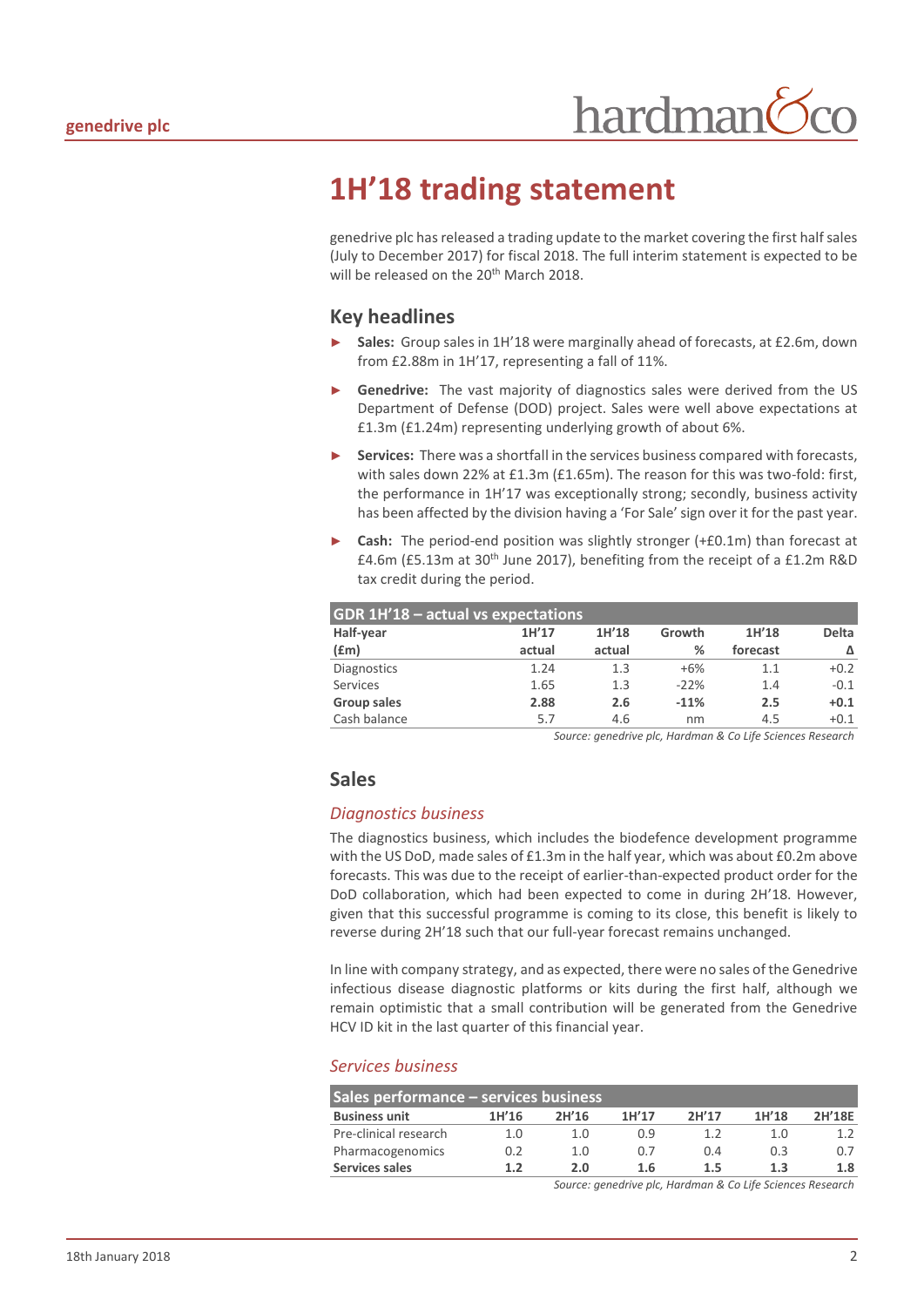# hardman

In the six months to December 2017, sales from the services business were around £1.3m, representing a fall of ca.22%, which was £0.1m below our forecast. Although the pre-clinical research services component continued to produce a stable sales performance (estimated at ca.£1.0m for 1H'18), the pharmacogenomics segment was weak, falling ca.60% to £0.3m. However, this was broadly in line with the performance in the second half of fiscal 2017. The magnitude of this decline is due partly to unusually strong sales in 1H'17, but also likely represents a drop-off in orders now that management has announced divestment of the business.



*Source: genedrive plc, Hardman & Co Life Sciences Research*

The services business is modestly profitable and generates a small amount of cash. However, management's strategy is focused on becoming a pure-play diagnostics products company and to concentrate efforts on making a success of Genedrive. Therefore, its stated intention is to dispose of the services division, which has an estimated value of ca.£2m. The trading statement indicated that discussions are ongoing regarding its divestment.

#### **Full-year forecasts**

The next six months are set to be an exciting period for genedrive plc as the company transitions to commercialisation of its diagnostics products. It remains on track to report full-year sales in line with our forecasts (£5.1m), which include a boost to the diagnostics business from the first sales of the Genedrive HCV ID platform and kits to its distributer, Sysmex, towards the end of the second half.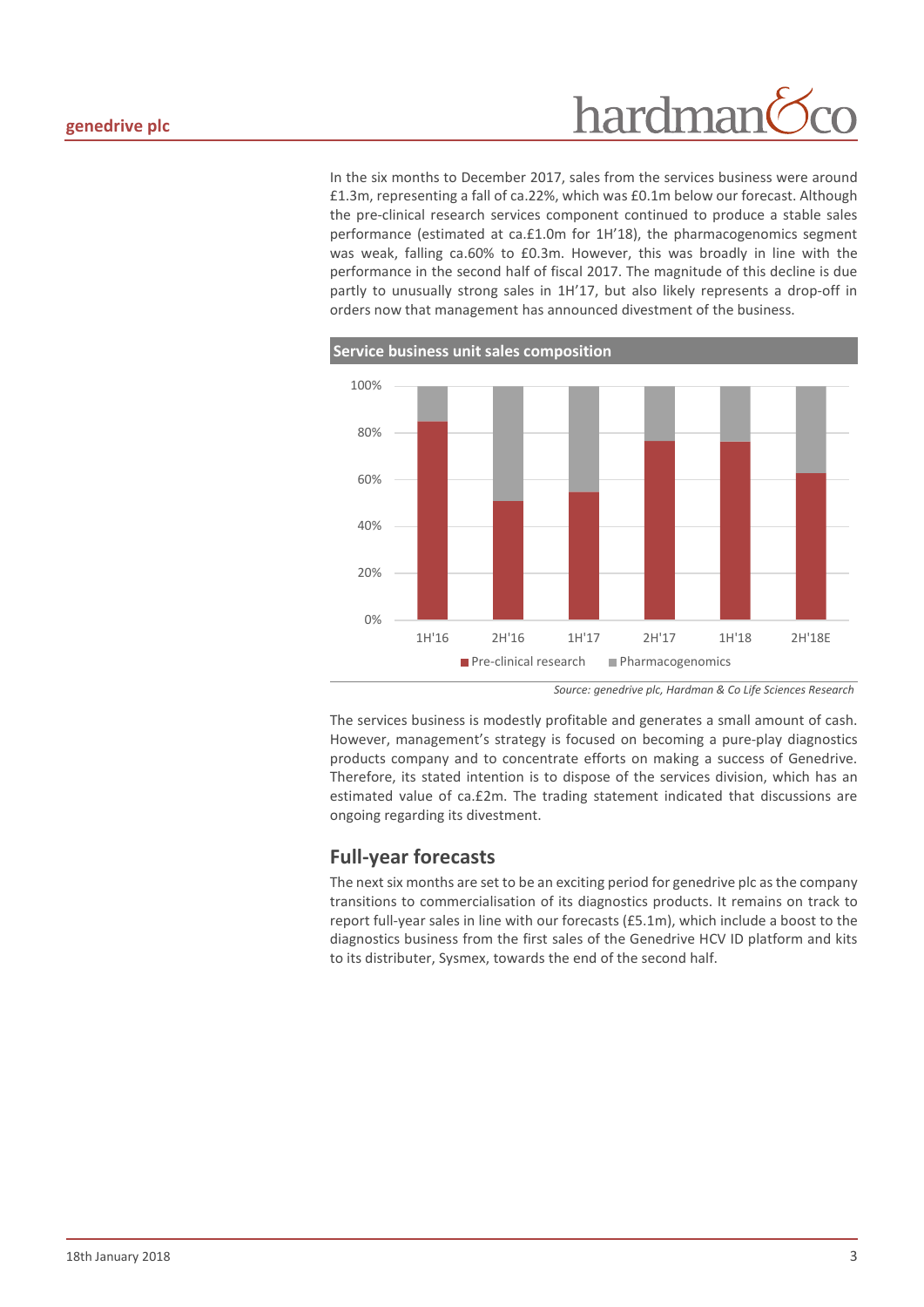## **Genedrive HCV ID**

#### **Route-to-market**

#### *Diagnostic assays*

Accurate and timely diagnosis is essential for early intervention that both disrupts the transmission chain and results in better outcomes for the patient. However, due to it prevalence in under-resourced populations and the lack of symptoms in acute infection, hepatitis C virus (HCV) infection is widely under-diagnosed. Moreover, conventional serological and molecular diagnostic approaches are slow and inconvenient in the field, with the more accurate molecular diagnosis requiring the expertise of centralised laboratories that possess PCR and/or DNA sequencing facilities. Availability of newer, high-throughput genome sequencing technologies has spurred development of methods that deliver detailed information on the variants of hepatitis C virus causing infections – while this can underpin clinical decision making specific to the HCV variant and improve understanding of the source of infections, it is not yet practical for field diagnosis in resource-poor and rural locations; not least, blood samples still need to be sent to central laboratories.

#### *Genedrive HCV ID platform*

Genedrive is a rapid point of care molecular testing platform designed for diagnosis by detection of DNA or RNA using real-time PCR technology. Suitable for use in 'Point-of-Care' (PoC) or 'Point-of-Need' (PoN) settings, the simple-to-use handheld device provides diagnosis in approximately 50-90 minutes. The technology is a plugin cartridge and a Genedrive unit, to which Radio-frequency identification (RFID) allows programming of assay metrics; this allows re-configuration for specific assays. Multiple specimen types, e.g. blood, and sputum, can be used. Genedrive HCV ID is fully CE marked following thorough and independent validation at Institut Pasteur and Queen's Medical Centre, Newcastle, on reference material and patient samples.

The Genedrive HCV ID system detects HCV RNA in human blood samples. To our knowledge, the particular sequence of HCV genome that is being detected has not been disclosed. However, the system is able to distinguish among all six major genotypes (genetic variants) of HCV.

#### *Target market*

Genedrive has been designed to overcome potential environmental (temperature, humidity) and technical (power failure) setbacks when trying to deliver accurate and efficient diagnosis in these markets. However, it still requires a mains electricity supply and, therefore, in the short to medium term, Genedrive is being targeted to small and medium-sized laboratories at point-of-care in emerging markets. For market entry, the company is focusing initially on private laboratories, which are widespread in healthcare systems particularly in resource-poor territories. Sales traction will build KOL reputations, such as with government healthcare decision makers, and will aid market access to public healthcare systems in the longer term.

#### *Unmet need*

HCV causes acute (usually asymptomatic) infection and chronic liver disease. Infection typically results from use of contaminated needles or blood transfusions, but can be sexually transmitted. There are approximately 4m new cases annually, which means that around 3% of the global population carries the virus.







reagents with 100ul water

Insert cartridge and

press run

Insert cartridge into Genedrive and run the **Plasma Prenaration** Reaction



Remove cartridge lid, add 30ul HCV assay reagents and add new lid

*Source: Llibre et al[1;](#page-3-0) genedrive plc*

<span id="page-3-0"></span> <sup>1</sup> Poster: *Clinical validation of a rapid point-of-need HCV molecular test*. Llibre *et al*. EASL congress 2017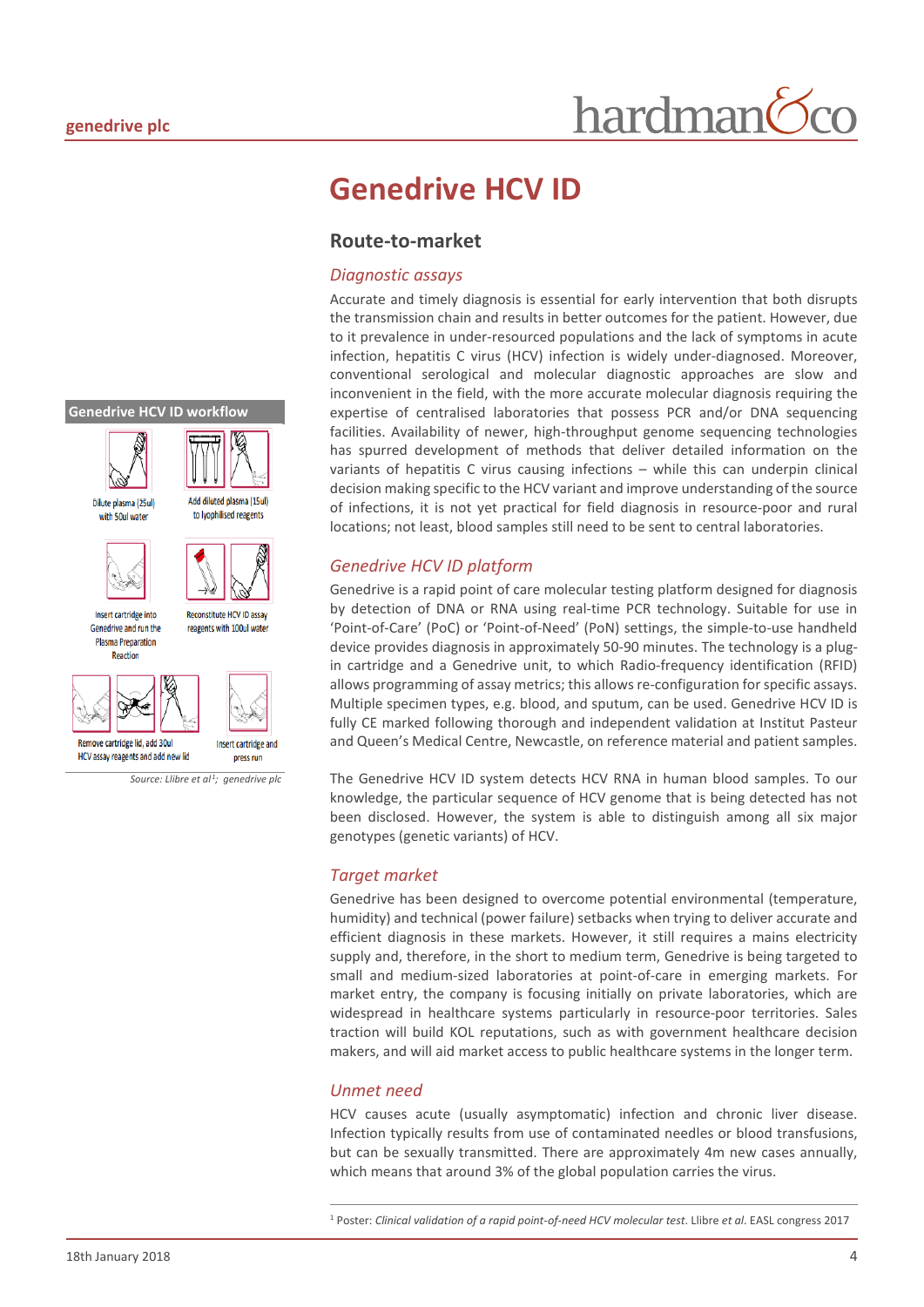#### **genedrive plc**





The greatest global HCV burden is found in North Africa and parts of Asia. Many southern African counties also have a moderate burden: South Africa, for example, has around 350,000 chronic infections at any time<sup>2</sup>.

The HCV genotype varies among and within country, and therefore it is important to test the Genedrive HCV ID platform on local samples. For example, genotypes 1-4 are particularly prevalent across Africa. The genotype is clinically relevant, affecting the progression of disease and the choice of treatment.

<span id="page-4-0"></span>

| <b>Overview of global HCV genotypes</b>                 |                  |                                    |  |  |
|---------------------------------------------------------|------------------|------------------------------------|--|--|
| Subtype<br><b>Geographical distribution</b><br>Genotype |                  |                                    |  |  |
|                                                         | a, b, c          | Central Africa, Europe, N. America |  |  |
|                                                         | a, b, c, k       | Western Africa                     |  |  |
|                                                         | a, b, k          | Southeast Asia                     |  |  |
|                                                         | a                | Central Africa                     |  |  |
|                                                         | a                |                                    |  |  |
|                                                         | a, b, d, g, h, k | Southeast Asia                     |  |  |

*Source: Yu and Chiang[3](#page-4-1)*

#### *Distributor agreement*

Following regulatory authorisation of the Genedrive HCV ID Kit, genedrive plc has signed distribution deals with Sysmex Corporation, a major player in clinical laboratory systemisation and solutions, covering EMEA and Asia Pacific (excluding India). Sysmex is listed in Tokyo and is capitalised at about \$13bn, with annual sales of \$2.2bn. genedrive plc has had to sign separate agreements with subsidiaries of Sysmex for distribution of the Genedrive platform and the Genedrive HCV ID kit: with Sysmex Europe for distribution in the EMEA region, with an initial focus on Africa, signed in October 2017, and with Sysmex Asia Pacific Pte Ltd, for the Asia Pacific Region, signed in November 2017.

Choosing a distributer is extremely important when delivering public health interventions to resource-poor and developing countries. Sysmex has the necessary expertise to ensure that the platform is properly used and suitable for use in local markets; it is ranked #8 globally in *in vitro* diagnostics (IVD), with a very strong presence in haematology, where it is ranked world #1.

#### **Launch in South Africa**

Sysmex intends to have a phased launch programme. The focus of initial launches will be in countries that have screening programmes, an established funding policy and where drugs for the treatment of hepatitis C are available.

South Africa has a well-established public health system, including the National Institute for Communicable Diseases. It carries out molecular surveillance for clinical diagnosis and patient management across the African continent, in addition to South Africa. HCV is a category 2 notable medical condition in the region, meaning that it is a legal requirement to report new cases within seven days of diagnosis. The benefits of an efficient, easy-to-use and accurate diagnostic at the point-of-need are clear when time and financial resources are limited.

<sup>&</sup>lt;sup>2</sup> Global control of hepatitis C: where challenge meets opportunity. Thomas DL. Nat Med (2012) 19(7) <sup>3</sup> *A new insight into hepatitis C vaccine development.* Yu CI, Chiang B. J Biomed Biotech (2010)

<span id="page-4-2"></span><span id="page-4-1"></span>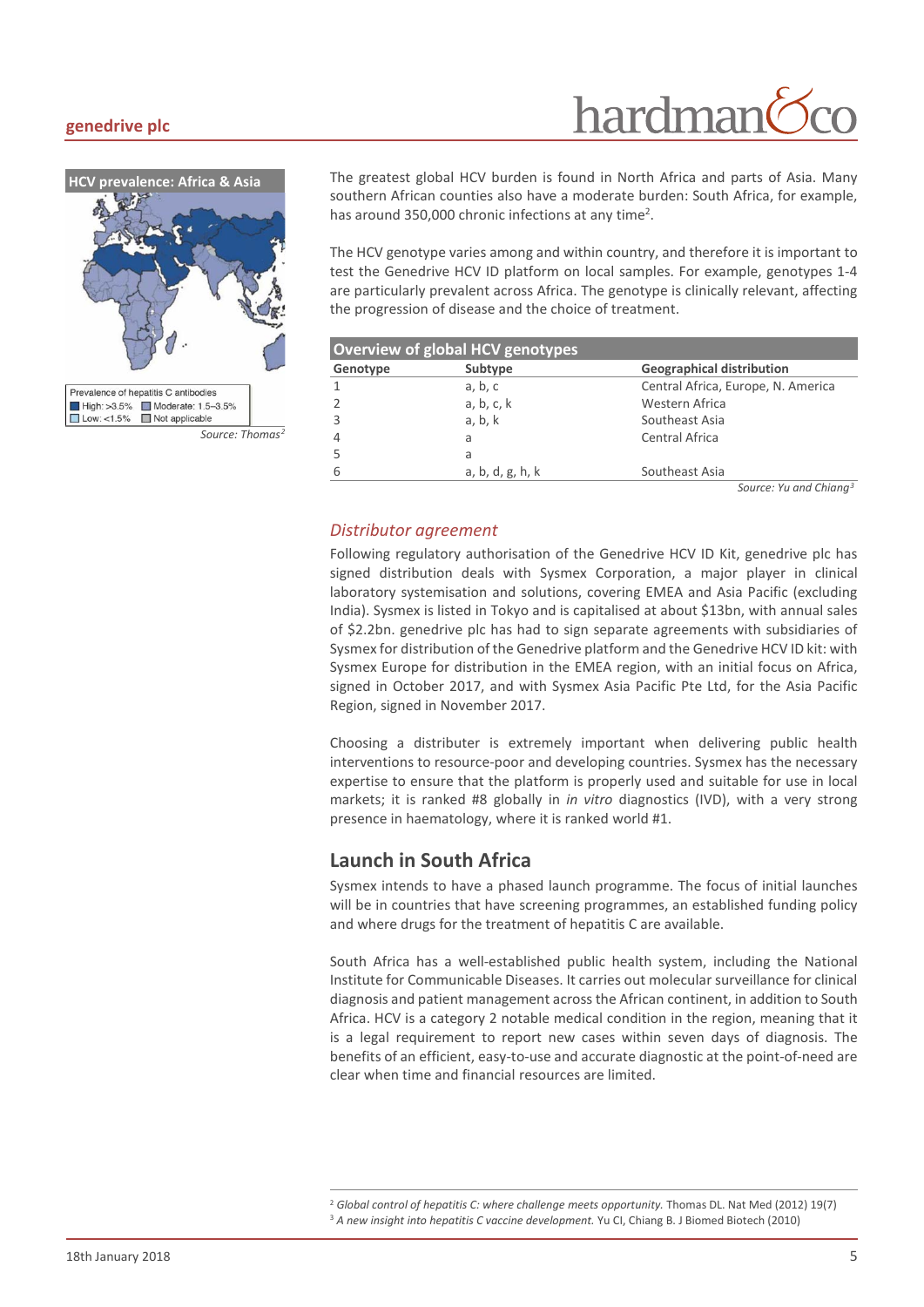#### *WorldLab 2017*

The company officially launched the Genedrive HCV kit in October 2017 at the International Federation of Clinical Chemistry (IFCC) WorldLab congress held in Durban, South Africa. This was organised in cooperation with the African Federation of Clinical Chemistry, a regional society of the IFCC, which guides on the setting of standards for laboratory medicine among other activities, and was focused on highlighting innovative science, particularly that underpinning evidence-based laboratory and personalised medicine.

#### *First field evaluation study*

As part of the transition to a commercially available product, Sysmex recommended that there was local validation of the Genedrive HCV ID system. The results of the successful field study were released on 16<sup>th</sup> January 2017, independently carried out at the privately-held Lancet Laboratories. Sysmex led the support and training of the customer. Lancet Laboratories is well regarded in the field and has operations across the African continent. The study demonstrated:

- Accuracy: Sensitivity and selectivity of the test when performed by a third party.
- ► **Local samples:** Successful use of patient samples stored and processed under local conditions.
- Genotypes: Test further the accurate diagnosis of samples of the HCV genotypes (strains) found particularly in central and southern African countries.

A total of 130 clinical samples from more than six African countries were tested using Genedrive. The Abbott M2000 HCV Real-time system was used as a reference.

- Results: Sensitivity and specificity for detection of GCV were 100%.
- Genotypes distinguished: The samples contained HCV genotypes 1-5, and their subtypes were successfully detected using the system.
- **Efficiency:** 95.4% of test results were achieved on the first attempt, despite many samples being haemolysed (which can be the result of undesirable sampling techniques).

Unlike the Abbott system, Genedrive HCV was found to be fast, no/low maintenance, and have a low laboratory footprint. The study demonstrated clearly the potential for the system to decentralise clinical diagnosis and management of HCV infection, meaning that HCV public health interventions may be expanded to rural areas of resource-poor countries.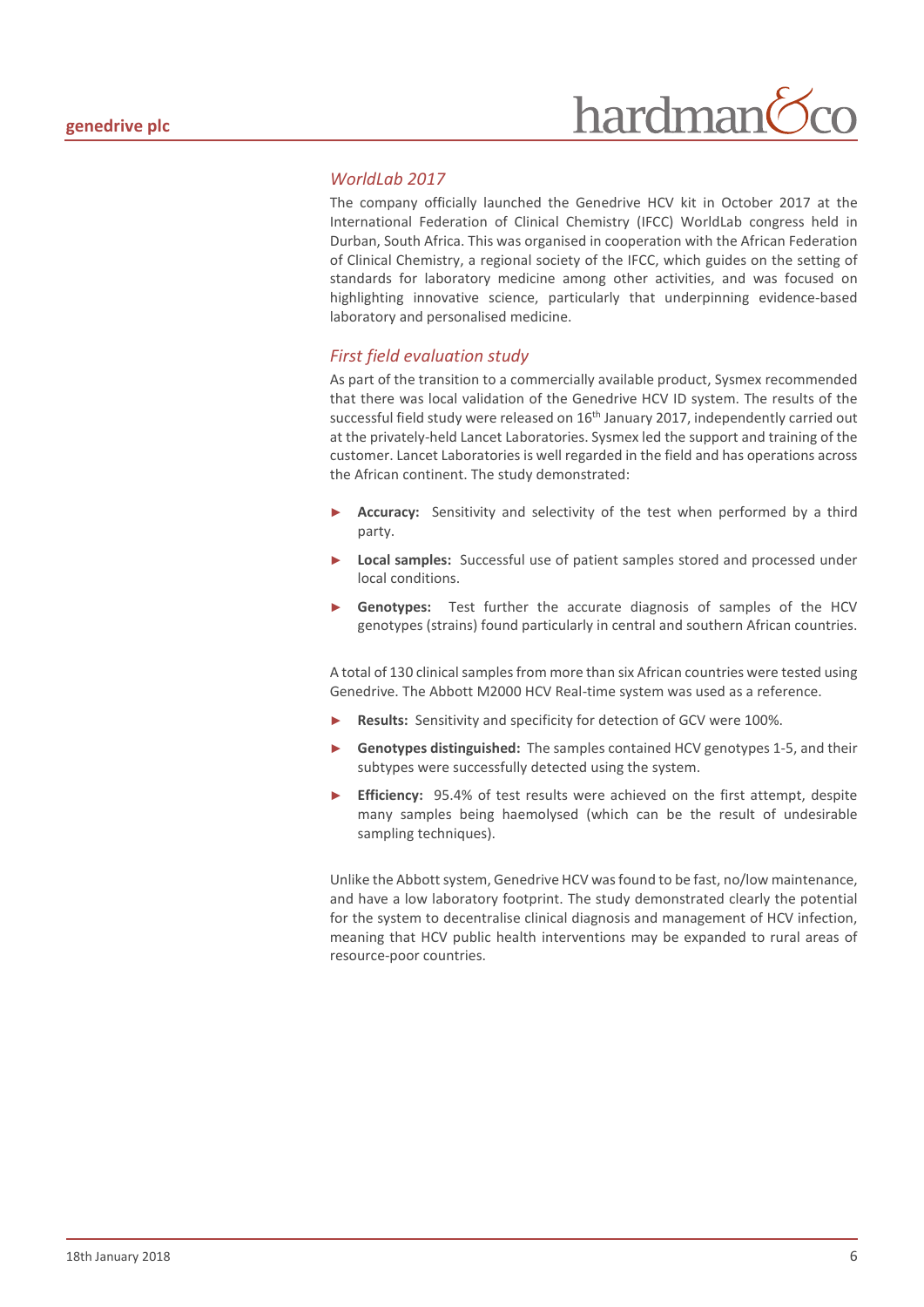## **Financial summary**

- ► **Forecasts:** Although there might be a slight rebalancing of the sales mix, there is unlikely to be any change to our full-year forecasts.
- ► **Detailed analysis:** Full financial forecasts were presented in our initiation report published on 13th December 2017 entitled: '*Remodelled for growth*', which can be downloaded free of charge from our website:

http://www.hardmanandco.com/docs/default-source/company-docs/genedriveplc-documents/13.12.17-remodelled-for-growth.pdf

| Forecast summary                |             |          |          |          |          |          |
|---------------------------------|-------------|----------|----------|----------|----------|----------|
| Year-end June (£000)            | 2015        | 2016     | 2017     | 2018E    | 2019E    | 2020E    |
| <b>Profit &amp; Loss</b>        |             |          |          |          |          |          |
| Genedrive                       | 814         | 1,906    | 2,619    | 2,000    | 2,562    | 4,905    |
| Services                        | 3,703       | 3,157    | 3,166    | 3,130    | 3,068    | 3,045    |
| <b>Sales</b>                    | 4,517       | 5,063    | 5,785    | 5,130    | 5,630    | 7,950    |
| COGS                            | $-3,933$    | $-3,285$ | $-2,998$ | $-3,530$ | $-3,180$ | $-4,200$ |
| SG&A                            | $-1,500$    | $-2,201$ | $-2,513$ | $-2,516$ | $-2,592$ | $-2,666$ |
| <b>Underlying EBIT</b>          | $-4,243$    | $-6,433$ | $-3,740$ | $-4,650$ | $-2,892$ | $-1,800$ |
| Share-based costs               | $-182$      | $-167$   | $-101$   | $-121$   | $-158$   | $-221$   |
| <b>Statutory EBIT</b>           | $-4,040$    | $-5,426$ | $-7,292$ | $-5,687$ | $-3,966$ | 0        |
| Net financials                  | 616         | $-1,071$ | $-195$   | $-406$   | $-415$   | $-423$   |
| Pre-tax profit                  | $-3,242$    | $-6,330$ | $-5,007$ | $-5,972$ | $-4,223$ | $-3,139$ |
| Exceptionals                    | 0           | 0        | 0        | 0        | 0        | 0        |
| Tax payable/credit              | 399         | 582      | 1,051    | 992      | 827      | 785      |
| Underlying net income           | $-2,843$    | $-5,748$ | $-3,956$ | $-4,980$ | $-3,397$ | $-2,354$ |
| <b>Underlying Basic EPS (p)</b> | $-28.30$    | $-54.58$ | $-21.42$ | $-26.6$  | $-17.3$  | $-10.4$  |
| Statutory Basic EPS (p)         | $-30.11$    | $-56.16$ | $-34.85$ | $-27.3$  | $-18.1$  | $-11.4$  |
| <b>Balance sheet</b>            |             |          |          |          |          |          |
| Share capital                   | 158         | 158      | 280      | 280      | 336      | 336      |
| Reserves                        | 9,387       | 3,595    | 3,161    | $-1,940$ | $-4,301$ | $-6,875$ |
| Provisions/liabilities          | $\mathbf 0$ | 1,250    | 1,250    | 1,250    | 0        | 0        |
| Debt                            | 4,025       | 4,991    | 5,199    | 5,473    | 5,761    | 6,064    |
| less: Cash                      | 4,928       | 1,114    | 5,129    | 1,808    | $-430$   | $-2,112$ |
| <b>Invested capital</b>         | 8,612       | 8,880    | 4,761    | 3,255    | 2,226    | 1,637    |
| <b>Cashflow</b>                 |             |          |          |          |          |          |
| <b>Underlying EBIT</b>          | $-3,858$    | $-5,259$ | $-4,812$ | $-5,566$ | $-3,808$ | $-2,716$ |
| Change in working capital       | $-1,122$    | 44       | 1,308    | 181      | $-369$   | $-571$   |
| Company op cashflow             | $-4,833$    | $-4,192$ | $-2,594$ | $-4,742$ | $-3,261$ | $-2,371$ |
| Capital expenditure             | $-758$      | $-164$   | $-70$    | $-100$   | $-115$   | $-132$   |
| Capital increase                | 80          | 0        | 6,023    | 0        | 1,250    | 0        |
| Change in net debt              | $-3,335$    | $-4,780$ | 3,807    | $-3,595$ | $-2,526$ | $-1,985$ |
| Hardman FCF/share (p)           | $-35.0$     | $-35.9$  | $-9.9$   | $-18.7$  | $-12.3$  | $-8.3$   |

*Source: genedrive plc, Hardman & Co Life Sciences Research*

#### **Genedrive® is a registered Trade Mark of genedrive plc**